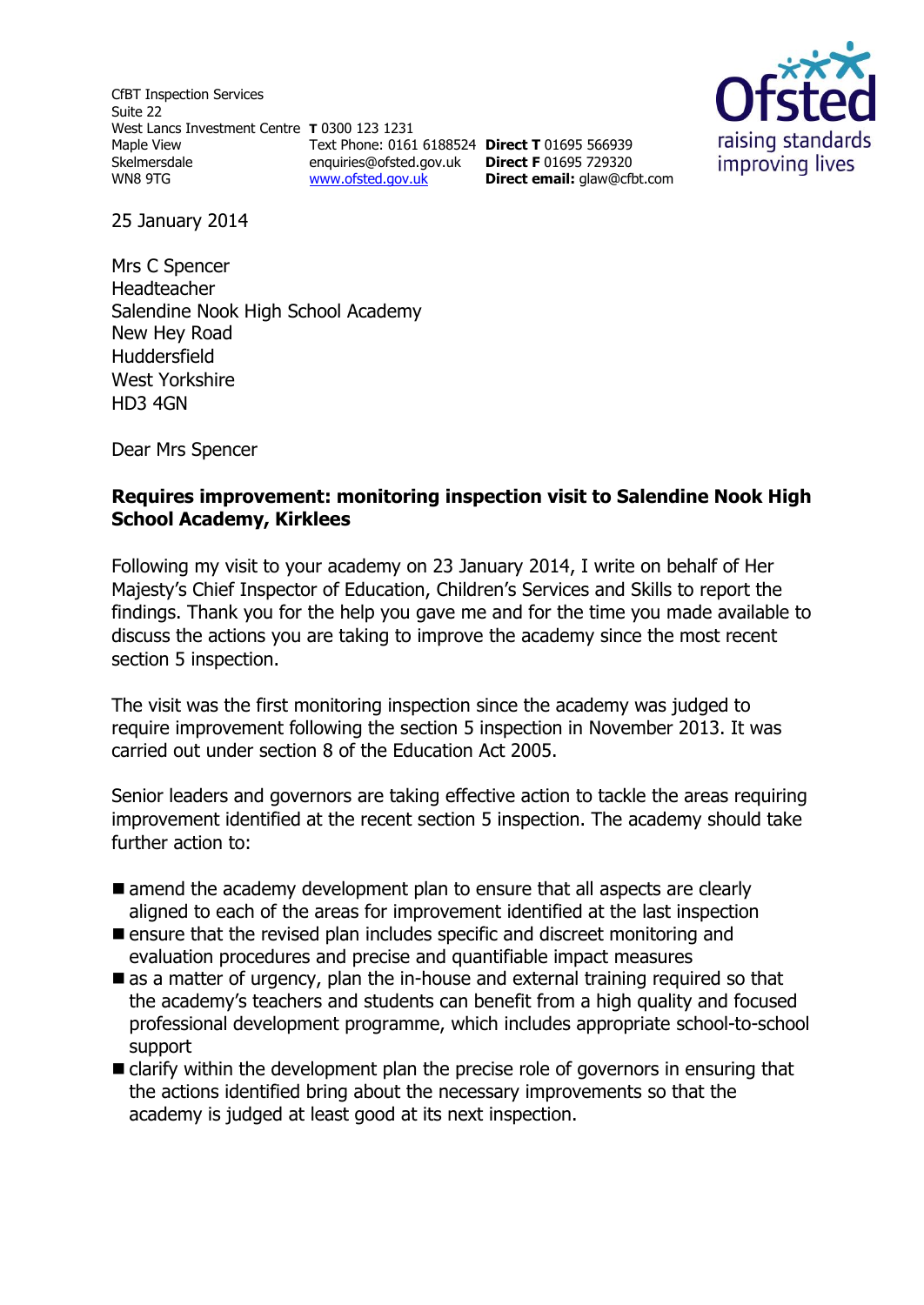

## **Evidence**

During the visit, meetings were held with you, other senior leaders, and members of the governing body to discuss the action taken since the last inspection. A conference call was held with an educational consultant employed by the academy to undertake specific improvement work. The academy development plan was evaluated. A range of additional documentation was also reviewed, including governing body minutes, latest performance data and the proposals for improving marking and feedback by teachers for students. A tour of the academy, which included visits to a number of lessons, was also undertaken.

### **Context**

A new assistant headteacher joined the academy in January 2014. There are currently two vacancies on the governing body.

# **Main findings**

Senior leaders and governors have responded quickly to the outcomes of the inspection. They are clear about what needs to be achieved in the coming months. They have high expectations of all staff and are focused on improving the quality of teaching and learning and the effectiveness of leadership and management and governance. Senior leaders have moved promptly to revise the policy on marking and feedback. The 'Making Marking Matter' policy has established clear expectations of all teaching staff in the way that they give feedback to students and require students in return to reflect and respond. The impact of this will be monitored in a whole academy scrutiny later this term. An intervention team has been created to focus exclusively upon the progress and achievement of students eligible for the pupil premium. This team will determine the additional support required to ensure that these students achieve the highest grades possible.

Senior leaders have amalgamated the areas for improvement identified by the inspection team into their current academy development plan. However, the revised plan does not include all aspects of the areas for improvement. In addition, monitoring and evaluation procedures are not identified adequately and the plans give little indication as to precise governor involvement. Discussions were held on the importance of amending the plan accordingly by senior leaders and governors.

Senior leaders are aware of the importance of using the best practice from within the academy as well as from other schools to improve the quality of teaching, further develop skills of leaders and managers and improve the impact of their work on students' achievement. However, they have yet to formalise in detail the nature of the support from beyond the academy and the in-house training programme that will be required.

Governors receive regular reports from senior leaders and are developing a clearer understanding of what needs to be achieved to ensure the academy is judged at